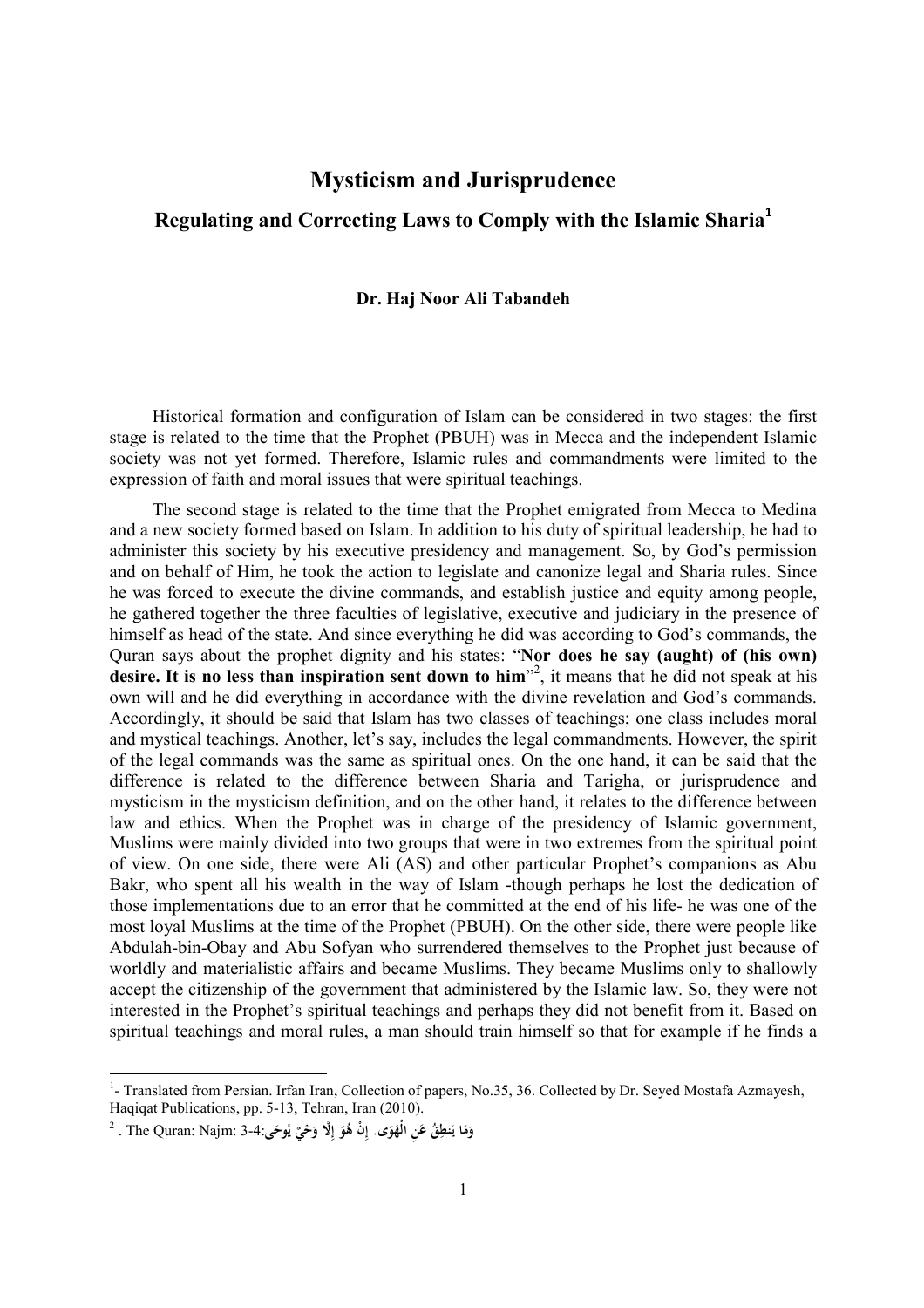property that belongs to someone else and the owner is unknown and the finder knows that if he uses the property, no one will disturb him, does not do this and does not take over the others' properties. But, in the science of law, it is said that if you find, seize and use a property that belongs to someone else without the others' knowledge, if one fails to prove your wrong action, he will not deserve the punishment which is prescribed by law.

Generally, legal rules of Islam for welfare of the society prohibit those acts such as theft, betray and other immoral deeds and if one commits these crimes, he will be punished and this action is a deterrent side of committing crime but, the spiritual and ethical teachings of Islam train men in a way that they do not think of robbery and other crimes, and hate doing such wrongdoings from the heart.

So, the Islamic law taught the Muslims what is related to men's spiritual and moral training and also everything related to improve the society. And historically, what was dominated in Mecca in the years before Hijra was the first type of commands which the Islamic society and government had not been formed yet. But the second type of commands was in residency years in Medina related to the Prophet's (AS) management position, too.

But one hundred percent real Islamic government was just exclusive to the Prophet's government period in Medina and Hazrat Ali (AS) and Imam Hussein (AS) caliphate were very short. Of course, it can be said that at the time of Sheikhain the appearance of Islamic rules were obeyed but with hardship and roughness and without paying attention to the deep faith of Islamic commandments. After the martyrdom of Imam Hasan (AS), the Islamic state was not working in real sense, but what was implemented through Islamic rules was executed as legal governing rules. Indeed, in this era, the Islamic law was ruling, not the religion of Islam.

In the discussion about Islam and its place, the cited preliminaries should be paid attention to. According to these preliminaries it can be said that the Islam religion is divided into two categories from the law point of view that one part of it is constant and unchangeable and it is based on the divine commandment. Because the Prophet (PBUH) is the last prophet who had communicated the divine commandment, these law rules are immutable. But the other part in the Islamic jurisprudence is changeable. This part allows Islam to resolve social changes in itself to maintain the constant legal aspect of Islam and also for survival of the spiritual aspect of Islam in accordance with the needs of society infers and ordain new rules (legislation). But since Islam after Imam Hasan (AS) did not have a true state, some legal aspects of Islam that should be in charge of government did not alter. Since the law is meaningful in the relations of humans, it will be altered during social-historical changes and until now all legal systems in the world accept the existence of these evolutions and they have endured it so that it has led to create new law ideas. But in the civil parts of Islamic laws, since this part relates to people's civil relations and these relations were not governed by the government, it had an independent aspect; this part has evolved automatically, so that today's Islamic jurisprudence rules in civil aspect are very progressive but, the criminal aspect of Islamic jurisprudence that the government should be in charge of, did not change. However, in comparison with the other parts, the Islamic criminal rules have not been changed, but the other parts have been changed to a great extent.

Lack of changes in criminal law is very important that the books written in this field are not different from the books written thousand years ago and meanwhile, in these thousand and some years, humanity has been changed a lot and from the impact of the current rules and law jurisprudence changes, just some rare cases can be seen and not more. For example today's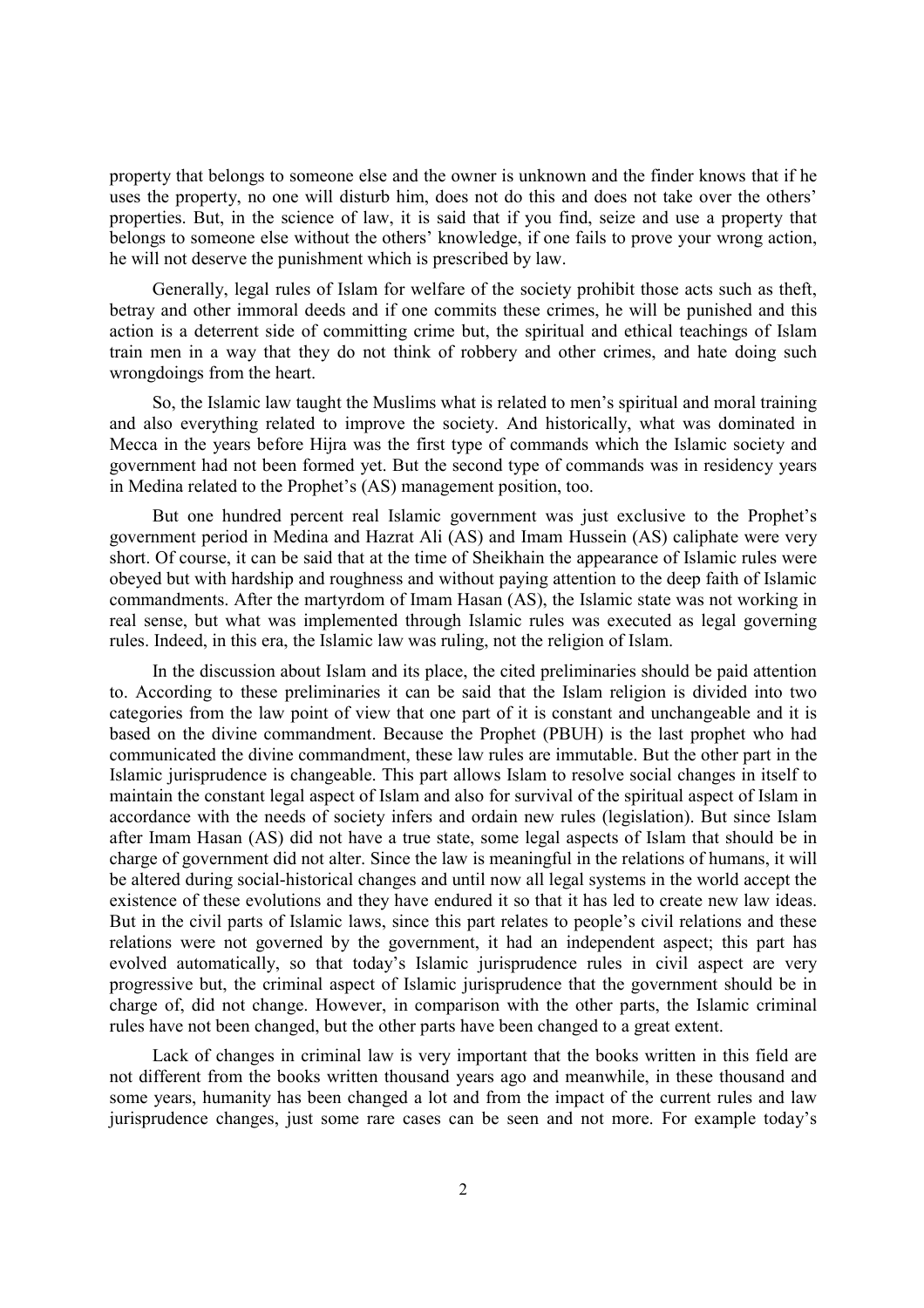jurisprudence books mention issues such as "*Reghiya*" that means slavery, or even in some written laws there are traces of slavery. That is the problem of "*arsh*" (a type of blood money for slave and is determined by an expert) in "*diya"* (wergild) just means in slavery, bondman and bondwoman, but, in today's world there is no slave. Or about "*kaffara"* (atonement), as punishment, that release of slave is done as atonement and since today there is no slave, so this part should be also changed as well. This means that when they say to release a slave it means the burden of responsibility, existence and identity of a person to be released. So, they should infer ("*ijthiad"*) and change it, of course not in such a way that they would want to remove "*kaffara"* or change the price for a human being.

Also for setting "*mehrolmota"* (dowry for the case that couple divorce before intercourse and no dowry has been determined in marriage contract) it has been written in ancient religious books that in some cases a bondman or bondwoman or some money be given as dowry. But as in the Quran, it just sufficed to state some general things about "*mehrolmota"* and generally commanded that: "**the wealthy according to his means, and the poor according to his means; a gift to divorced woman in goodness**" 3 . And since in the today's world there is no bondman or bondwoman and giving horse or camel is unattainable, so some scholars have altered this part explicitly. As by late Sheikh Mohammad Bagher Ayatollahzadeh Mazandarani Haeri, professor of law school who was one of the great scholars of Shiite says about *"mehrolmota"* in Marriage and Divorce in Islam and other religions: "for the amount of "*motaa*" (gift) the man's situation from poverty and wealth point of view is considered.<sup>4</sup> According to the explicit text of the cited verse, he should give a house, bondman or bondwoman or animal or exquisite dress and if he is rich; and if he is in a medium situation he should give fabric or a well-priced ring; and if he is poor, he gives things such as ring or fabric suitable to his situation. Obviously, the mentioned things that have been named in the narrations are just examples not for determining or restriction". 5

So, it is the author's opinion that though these properties (servant or slave or animal) have been stipulated in narrations and old jurist's books, but today, since the situation is different, it is not necessary to be observed.

Perhaps, if they were asked about blood money, they issued *fatwa* (judgment about a social issue from religious point of view) that since today, camel, cow, sheep, dirham, dinar, Yemeni "*holla*" (cloth) are not common, none of them can be considered as blood money. And the Quran only says: "**blood money is for his family**". 6 It means that submitting the Muslim blood money to his family and even the type and the amount of blood money has not been mentioned in the Quran even vaguely. In such cases, the Quran just expresses the general view as it was expressed about *mehrolmota*. As I have written and expressed about blood money<sup>7</sup> according to some scholar's opinion, the Prophet (PBUH) orders and speeches and to we; the Shiites, the infallible Imams' (AS) expressions about blood money can be considered as government dominances. And

 $\overline{a}$ 

وَمَتِّعُوهُنَّ عَلَى الْمُوسِعِ قَدَرُهُ وَعَلَى الْمُقْتِرِ قَدْرُهُ مَتَاعًا بِالْمَعْرُوفِ :The Quran, Al-Baqara: 235 .<br>م **َ ً َ َ ِ َ َ َ َ**

<sup>4</sup> . Articles 1093 and1094 of Civil Law are about "*mehrolmota"* and it is mentioned in article 1094: in determining "*mehrolmota"* man's state is considered in terms of richness and poverty. 5 . Pages 41-42

<sup>6</sup> . The Quran, Nisa: 92: **ه ل لَى أَه ةٌ إ لَّم ةٌ ُّمس دِ ِ ِ ْ ِ َ َ َ ي**

<sup>&</sup>lt;sup>7</sup>. Juristic and Social Papers Collection, Tehran, Haqiqat Publishing, 1999. Papers: "Human Blood Money", "Nemesis ("*Qisas"* ) and blood money (*diya*)".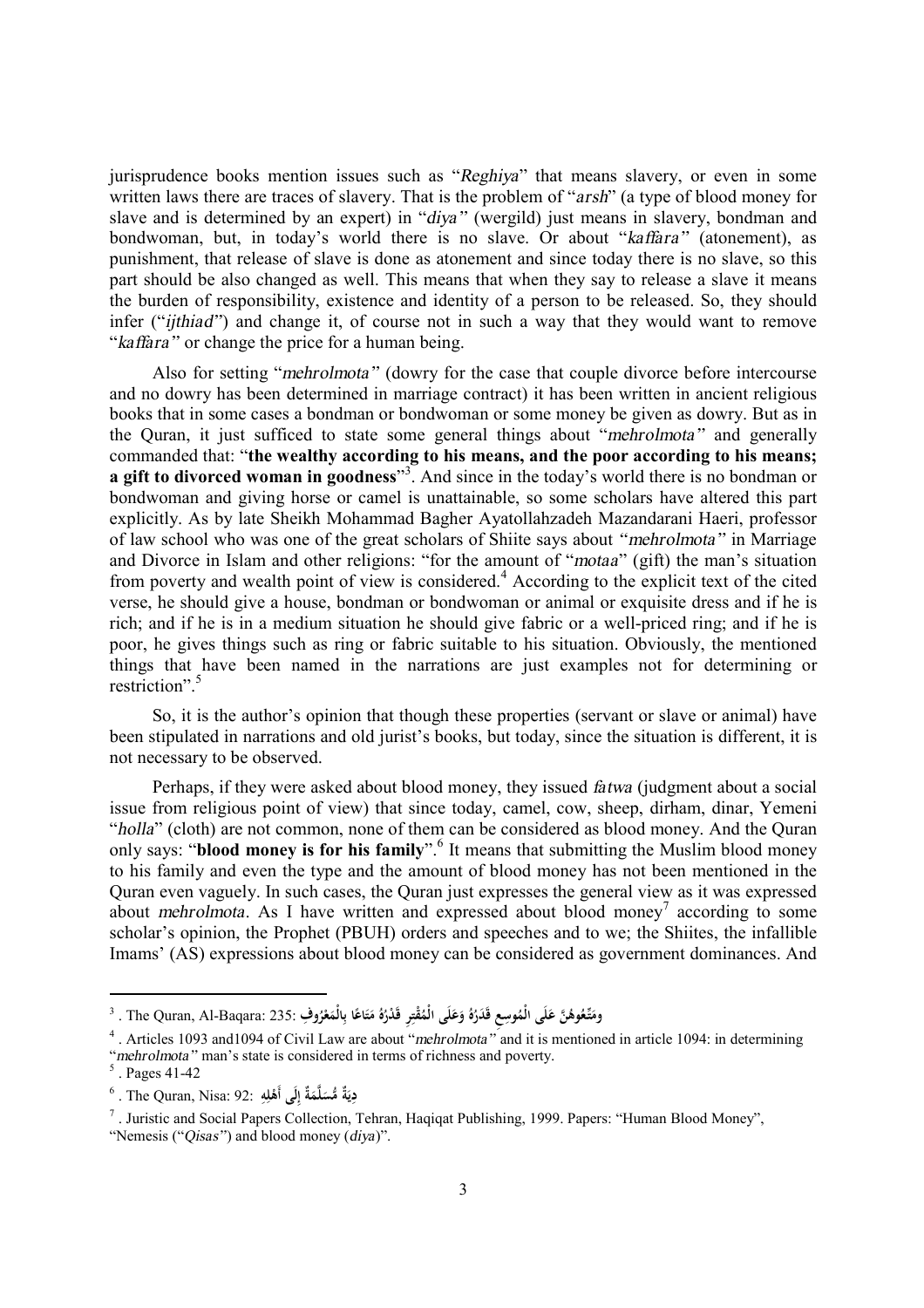due to necessities of location and time, the honorable imams determined the amount of blood money. And now if jurisprudents would recognize, it could be changed due to necessities of the society. And as noted before, as the amount and type of the blood money is not noted in the Quran, Prophet (PBUH) and Imams (AS) stated that according to the necessities of the society in those days blood money is to be based on camel, dinar or dirham.

Another significant point is that if we consider the narrations that are the basis for determining the type and the amount of blood money, we understand that they often used *Maskook* (currency coin of the time) as base of blood money. But, because the economic style of transaction of that time was often in barter and without exchanging money, and basically the currency was less common, the Innocent (AS) allowed the questioner to use camel, cows and etc. as payment for blood money. And he stated that: "**cameleer: camel, cowman: cow and**  Yemeni: ...<sup>38</sup> According to this, any person can pay the blood money from any goods that is found in his living place. But firstly, as there is no Quranic and narrative stipulated explicit script that restricts blood money type to above items or their amounts, secondly, the things that designated for blood money such as dirham and dinar Yemeni cloth are not common in the today's world and may exist just in museums for researchers studies, or there might be no cow or camel in places such as Alaska, Siberia, Sweden, Norway and elsewhere. Thirdly, we believe that Islam is the last divine religion which its commandments will not abrogate until the resurrection and in all times and places and cases, its rules and its regulations are operational and is in accordance with the religion characters<sup>9</sup> of pardon and easy.<sup>10</sup> Here, this question appears: What should be done for determining the type and the amount of blood money today?

God says in the Quran to the Prophet: **"Take counsel with them in the matter and when you are resolved, put your trust in Allah**". <sup>11</sup> God says: take counsel with them but you decide yourself and do not let final decision making to them. But, this issue was special for the Prophet (PBUH) and in the Quran, in Surah of Shura, it is said about believer's characters that "**their affairs are by mutual consultation**" <sup>12</sup> that is their work is based on consultation with each other. According to this verse, believers consult with each other about the issues that arise and legislate a contract that is to approve regular laws. Accordingly, in such cases, *mojtahids* (scholars) and jurisprudents should comprehend the conditions of the community and identify the necessities of society and for example specify the amount and type of blood money. This issue can be extended to determine the type and amount of *mehrolmota*.

Another example is about the way crimes are sentenced. Basically, the issue that should be kept in mind about the Islamic rule is from the law point of view. The Quran is the constitution of Islam, and it mentions some sins and crimes and specifies some of their punishments. But in many cases, the ways of proving some crimes are not mentioned and only in specific cases such as adultery and sodomy, it is mentioned how to prove them and has made proving them difficult

**٨ أهل إلابل إبل و أهل البقر البقر و أهل اليمن ...**

 $\overline{a}$ 

<sup>9</sup> - Quran: Ale-Imran: 159: "**It was by that mercy of Allah that you (Muhammad) dealt so leniently with them. Had you been harsh and hardhearted, they would have surely deserted you. Therefore, pardon them and ask**  فَبِمَا رَحْمَةٍ مِّنَ اللَّهِ لِنتَ لَهُمْ وَلَوْ كُنتَ فَظًّا غَلِيظَ الْقَلْبِ لاَنفَضُّواْ مِنْ حَوْلِكَ فَاعْفُ عَنْهُمْ وَاسْتَغْفِرْ لَهُمْ. ''.forgiveness for them<br>ا **َ ِ ٍ َ َ ِ َ ِ ل ْ ْ َ َ ِ ْ ِ ِ ل ْ ْ َ ْ ِ َ ْ َ ْ**

<sup>&</sup>lt;sup>10</sup>- Juristic and Social Papers Collection, Tehran, Haqiqat Publishing, 1999. Paper: "Nemesis ("*Qisas*") and blood money (*diya*)". P. 97.

وَشَاوِرْهُمْ فِي الأَمْرِ فَإِذَا عَزَمْتَ فَتَوَكَّلْ عَلَى اللَّهِ :159 :Quran: Ale-Imran: 159 -**ْ ْ َ ِ ْ َ ْ َ َ ِ**

<sup>12</sup> - Quran: Shora: 38. **ُم َه نـ يـ َى بـ ُشور ُم ه ُ ر أَم وْ ْ َ ْ ْ َ**